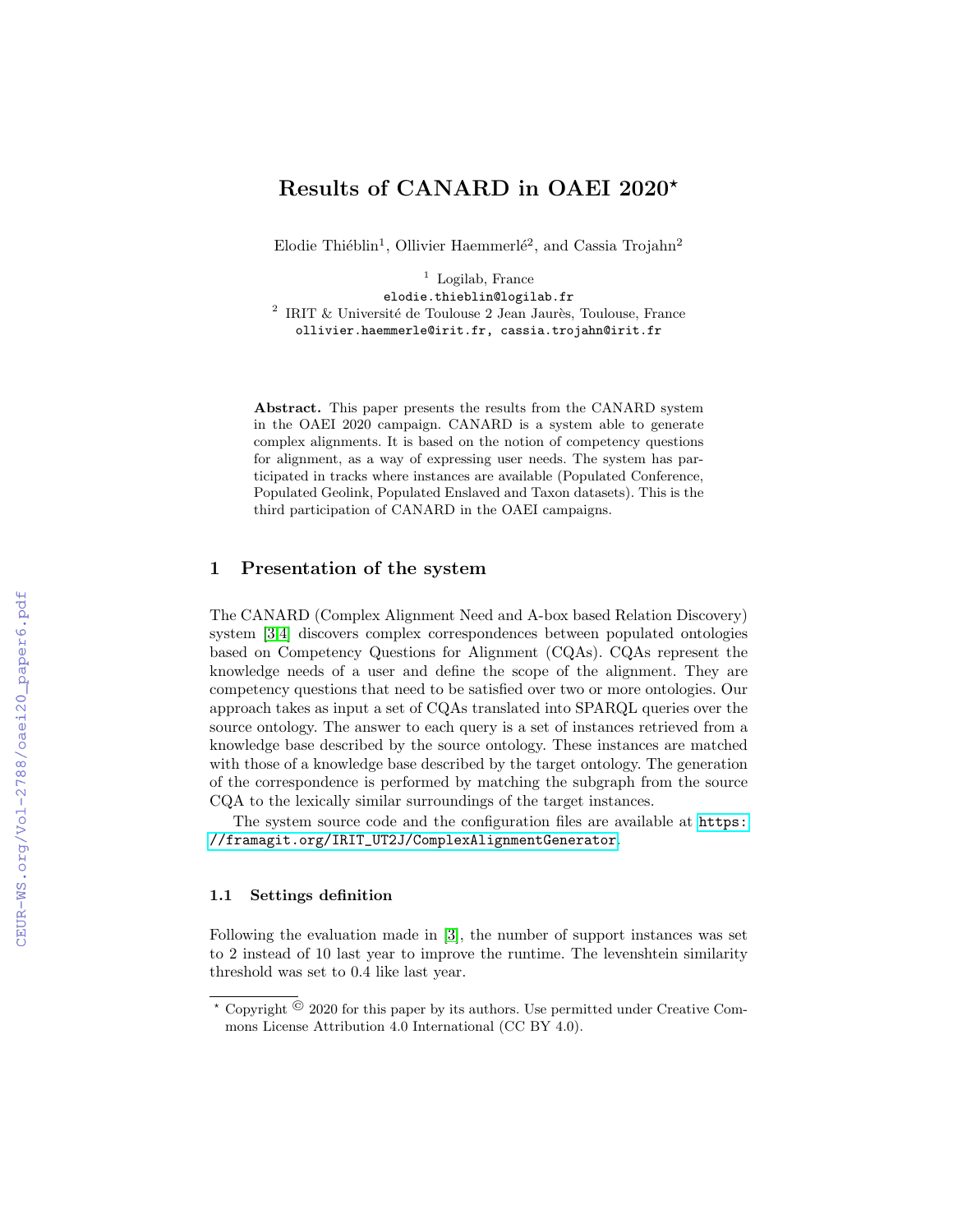#### 1.2 Adaptations made for the evaluation

Automatic generation of CQAs OAEI tracks do not cover CQAs i.e., the CQAs can not be given as input in the evaluation. We extended last year's query generator so that it can output binary queries. The query generator now produces three types of SPARQL queries: Classes, Properties and Property-Value pairs.

Classes For each owl:Class populated with at least one instance, a SPARQL query is created to retrieve all the instances of this class. If  $\leq$  1#class1> is a populated class of the source ontology, the following query is created: SELECT DISTINCT ?x WHERE {?x a <o1#class1>.}

Properties For each *owl:ObjectProperty* or *owl:Dataproperty* with at least one instantiation in the source knowledge base, a SPARQL query is created to retrieve all instantiations of this property. If <o1#property1> is an instantiated property of the source ontology, the following query is created: SELECT DISTINCT ?x ?y WHERE {?x <o1#property1> ?y.}

Property-Value pairs Inspired by the approaches of [\[1](#page-4-0)[,2,](#page-4-1)[5\]](#page-4-2), we create SPARQL queries of the form

```
– SELECT DISTINCT ?x WHERE {?x <o1#property1> <o1#Value1>.}
– SELECT DISTINCT ?x WHERE {<o1#Value1> <o1#property1> ?x.}
– SELECT DISTINCT ?x WHERE {?x <o1#property1> "Value".}
```
These property-value pairs are computed as follow: for each property (object or data property), the number of distinct object and subject values are retrieved. If the ratio of these two numbers is over a threshold (arbitrarily set to 30) and the smallest number is smaller than a threshold (arbitrarily set to 20), a query is created for each of the less than 20 values. For example, if the property <o1#property1> has 300 different subject values and 3 different object values ("Value1", "Value2", "Value3"), the ratio  $|subject|/|object| = 300/3 > 30$  and  $|object| = 3 < 20$ . The 3 following queries are created as CQAs:

```
– SELECT DISTINCT ?x WHERE {?x <o1#property1> "Value1".}
– SELECT DISTINCT ?x WHERE {?x <o1#property1> "Value2".}
– SELECT DISTINCT ?x WHERE {?x <o1#property1> "Value3".}
```
The threshold on the smallest number ensures that the property-value pairs represent a category. The threshold on the ratio ensures that properties represent categories and not properties with few instantiations.

Implementation adaptations In the initial version of the system, Fuseki server endpoints are given as input. For the SEALS evaluation, we embedded a Fuseki server inside the matcher. The ontologies are downloaded from the SEALS repository, then uploaded in the embedded Fuseki server before the matching process can start. This downloading-uploading phase takes time, in particular when dealing with large files.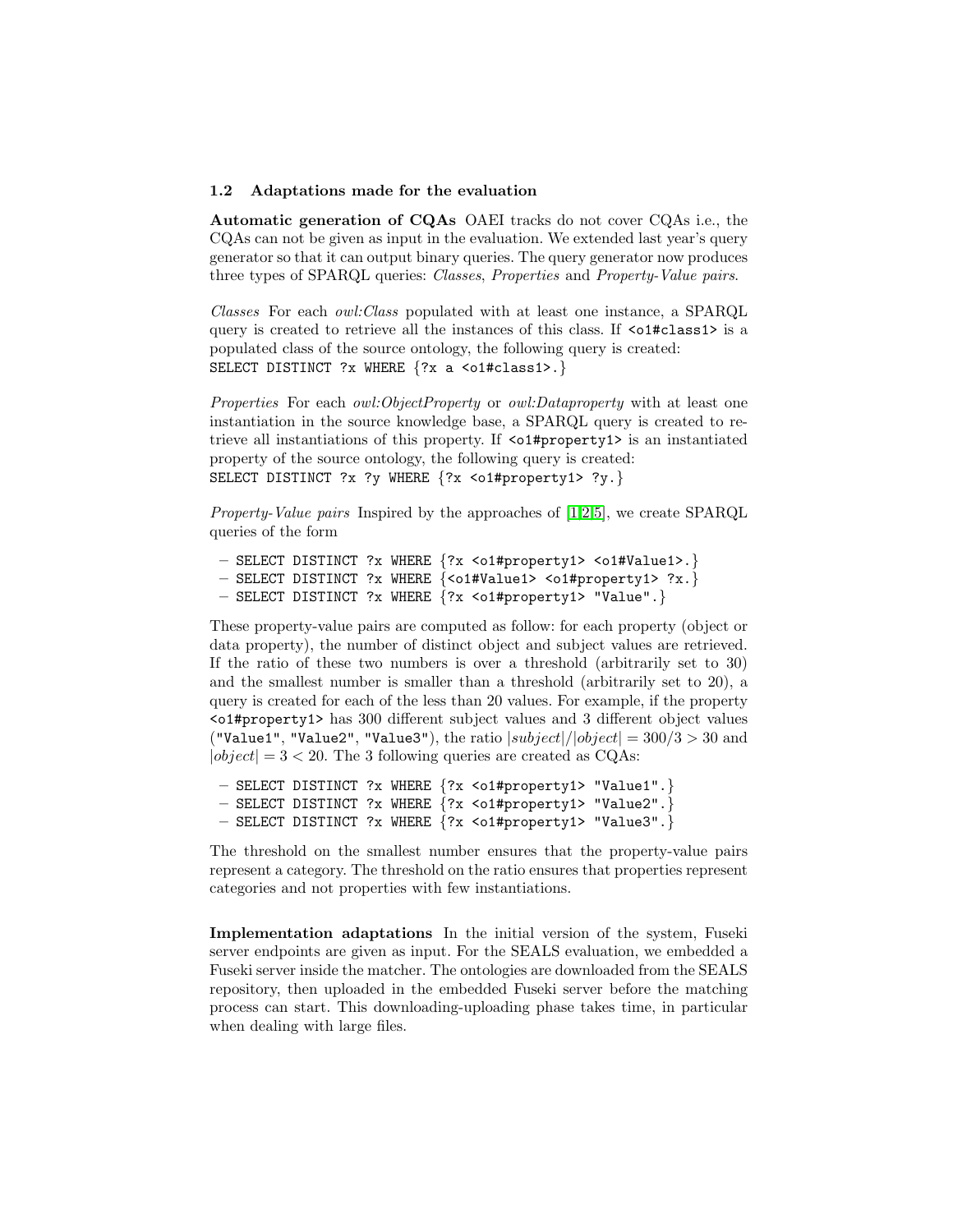The CANARD system in the SEALS package is available at [http://doi.](http://doi.org/10.6084/m9.figshare.7159760.v2) [org/10.6084/m9.figshare.7159760.v2](http://doi.org/10.6084/m9.figshare.7159760.v2). The generated alignments over the datasets in which CANARD performed are available at:

- Populated Conference: [http://oaei.ontologymatching.org/2020/resu](http://oaei.ontologymatching.org/2020/results/complex/popconf/results_conference.zip)lts/ [complex/popconf/results\\_conference.zip](http://oaei.ontologymatching.org/2020/results/complex/popconf/results_conference.zip)
- Populated GeoLink: [http://oaei.ontologymatching.org/2020/result](http://oaei.ontologymatching.org/2020/results/complex/popgeolink/popgeolink_results_2020.zip)s/ [complex/popgeolink/popgeolink\\_results\\_2020.zip](http://oaei.ontologymatching.org/2020/results/complex/popgeolink/popgeolink_results_2020.zip)
- Populated Enslaved: [http://oaei.ontologymatching.org/2020/result](http://oaei.ontologymatching.org/2020/results/complex/popenslaved/popenslaved_results_2020.zip)s/ [complex/popenslaved/popenslaved\\_results\\_2020.zip](http://oaei.ontologymatching.org/2020/results/complex/popenslaved/popenslaved_results_2020.zip)
- Taxon: [http://oaei.ontologymatching.org/2020/results/complex/tax](http://oaei.ontologymatching.org/2020/results/complex/taxon/results_taxon.zip)on/ [results\\_taxon.zip](http://oaei.ontologymatching.org/2020/results/complex/taxon/results_taxon.zip)

# 2 Results

Please refer to <http://oaei.ontologymatching.org/2020/results/complex> for the results of CANARD in the OAEI 2020 campaign.

#### 2.1 Populated Conference

Two datasets were used in the Populated Conference subtrack, one with more instances than the other. CANARD could perform all the matching tasks in the smaller dataset but timed out on 16 out of the 20 oriented pairs. This highlights one of CANARD's limitations : scalability.

For this reason, the coverage score is much lower on the large dataset than on the small one. While merging the results of all matchers by taking their best run (original, small or large dataset), CANARD obtains the best coverage score. It is the only evaluated matcher with a Coverage score higher than that of the reference simple alignment (ra1).

#### 2.2 Populated Geolink

CANARD achieved the best relaxed-precision score (0.89) and the second best relaxed-recall score (0.54). This score however does not consider the semantics of the output correspondence. Most systems achieved a high relaxed precision score. Because of the automatic generation of CQAs, many correspondences of the form  $\exists$ gbo:hasPlatformType.{X}  $\equiv$  gmo:Platform, where X is a platform type were found.

#### 2.3 Populated Enslaved

CANARD performed the lowest in this track out of the three evaluated complex matchers. On the enslaved-wikidata oriented pair of ontologies, CANARD found many instance links for each support answer. These links were found with literal comparison on two instances, a generic method which brings a lot of errors on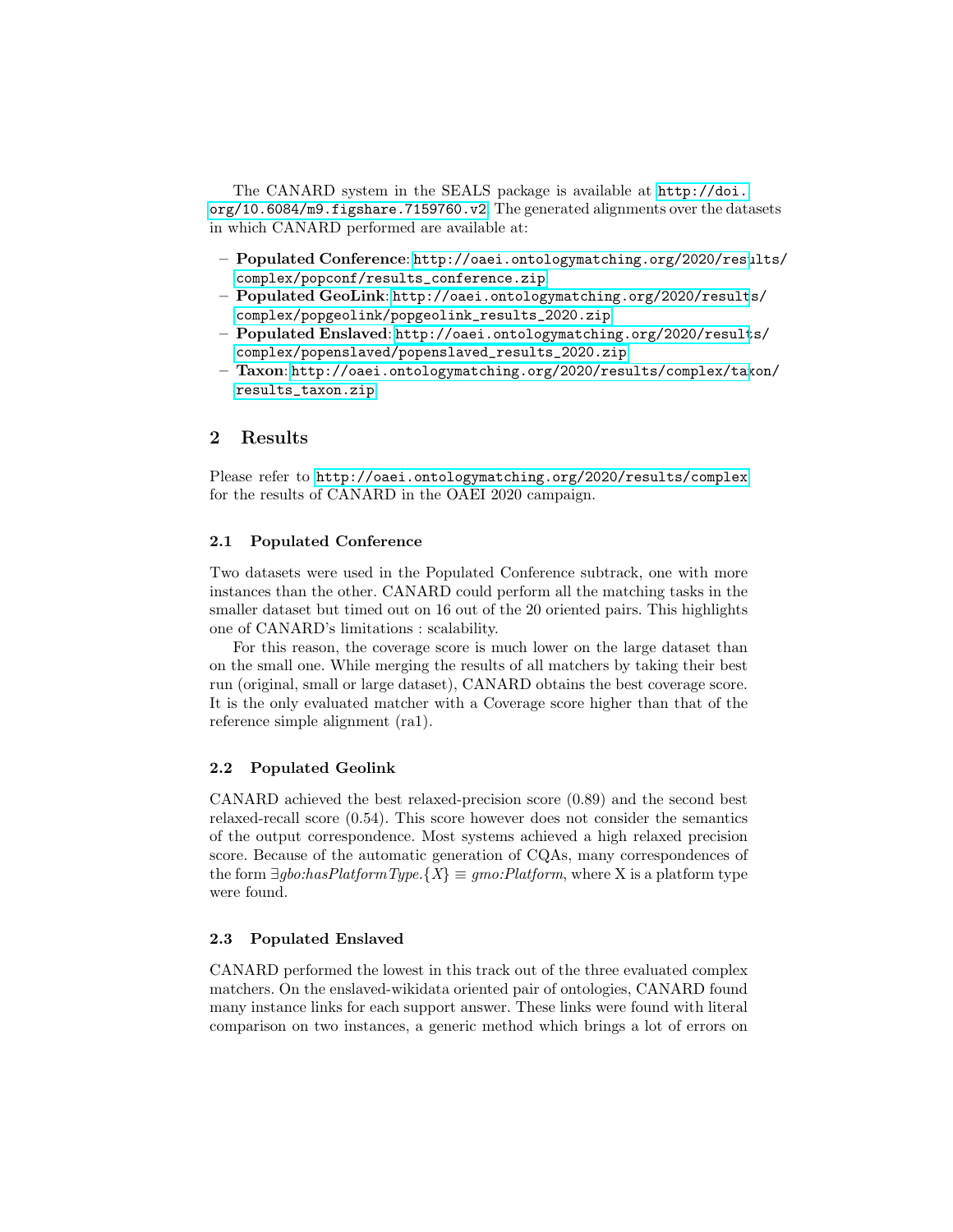a dataset with many literal information (such as dates or values). In the case of binary CQAs, as CANARD tries to find a property path between each aligned entity, the runtime exploded and had to be stopped. This shows a major flaw in CANARD that should be fixed.

#### 2.4 Taxon

CANARD has output much more correspondences than last year. A recurring pattern was found in the correspondences: an object property from Taxref or Agrovoc is aligned to a chain of *agronomicTaxon:hasHigherRank* and *agronomic*-Taxon:hasLowerRank properties. This lowered the precision score in comparison with last year's. This can be explained by:

- Wrong instance linking based on label matching regardless of the language (e.g., a plant taxon matched to a habitat)
- The computation of all possible links between the two matched instances in the target knowledge-base
- If a path is found between two matched instances, it gets a default confidence value of 0.5. If a better path is found (a path with a lexical similarity to the source property), it gets a higher value and the default path are filtered. In this case, no better path was found so all correspondences were kept.

The recall score is also lower as last year's because the system was set to use only 2 support instances this year. As the instances are not homogeneously described in each dataset, more support instances mean more chances of finding one in the target dataset which instantiate the initial knowledge need. However, CANARD still achieves the best Coverage scores.

## 3 General comments

CANARD relies on common instances between the ontologies. It works best with aligned instances as it will try to find lexically similar entities otherwise. Hence, when such instances are not available, the approach is not able to generated complex correspondences. Furthermore, CANARD is need-oriented and requires a set competency questions to guide the matching process. Here, these "questions" have been automatically generated based on a set of patterns.

CANARD's runtime is extremely long. It depends (among other things) on the performance of the SPARQL endpoint it interrogates and the presence (or not) of equivalent links.

However, even with generated queries (instead of user input CQAs) it obtains some of the best coverage scores.

### 4 Conclusions

This paper presented the adapted version of the CANARD system and its preliminary results in the OAEI 2020 campaign. This year, we have been participated in Populated Conference, Populated GeoLink, Populated Enslaved and Taxon track, in which ontologies are populated with common instances.